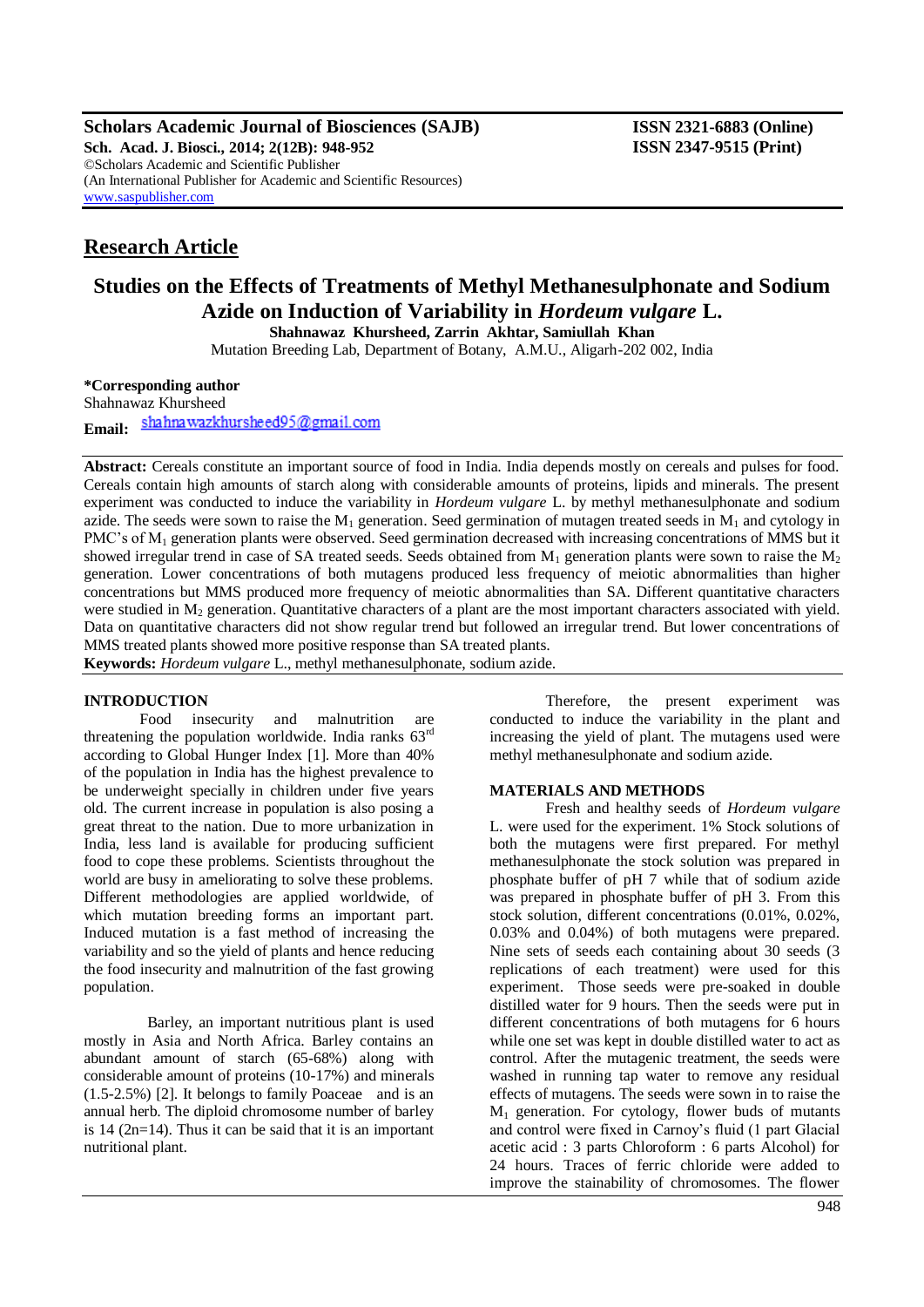buds were washed with and preserved in 70% alcohol. Anthers were smeared in 1% acetocarmine solution. Meiosis of PMC's was observed in  $M_1$  generation plants. The  $M_1$  seeds were sown to raise the  $M_2$ generation. Different quantitative characters were studied in  $M<sub>2</sub>$  generation plants.

## **Studies in M<sup>1</sup> generation**

```
Seed germination 
Germination (\%) =
```
No. of seeds germinated  $\times 100$ No.of seeds sown **Inhibition**

Inhibition (%)  $\times$  100 Control  $\frac{\text{Control}(\text{w})}{\text{Control} - \text{Treated}} \times$  $=$ 

Frequency of meiotic abnormality  $(\%) =$ 

Total no. of abnormal PMC's of particular treatment  $\times 100$ Total no. of PMC's observed in that particular treatment

# **RESULTS AND DISCUSSION**

Sodium azide is one of the most powerful mutagens and its mutagenecity is mediated through the production of azide compound. On the other hand, methyl methanesulphonate is an alkylating agent and alkylates DNA on  $N^7$ -deoxyguanosine and  $N^3$ deoxyadenosine predominantly. The methyl methanesulphonate was found to induce more variability than sodium azide in both generations.

## **M1 GENERATION STUDY Seed Germination and Inhibition**

Data recorded on seed germination and inhibition is shown in Table-1. As is clear from the Table, the seed germination decreased with increasing concentrations of MMS. Similar results were obtained by Ambreen *et al* [3], but followed an irregular trend in case of SA.

Cytology was performed in buds of  $M_1$ generation plants. The control plants showed normal meiosis while the mutagen treated plants showed abnormal meiosis. The MMS treated plants showed higher frequency of meiotic abnormalities than SA treated plants (Table-2). Gulfishan *et al* [4] observed similar results for MMS but in comparison with diethyl sulphate. The different meiotic abnormalities observed were disturbed metaphase, dispolarity at telophase-I, multivalent, laggard formation at anaphase-I. (Plate-1). Dose dependent abnormalities of both mutagens were observed.

The laggards and fragments which fail to reach to the poles results ultimately into the formation of micronucleus[5-6]. Ring formation of chromosomes has also been observed. It may be due to the breaking of chromosome ends[7].

Disturbed metaphase was also observed in treated plants. Disturbed metaphase has also been already reported in *Allium cepa* L. by Maslam [8] after treating it with some medicinal extracts. Disturbed metaphase has been observed due to the effect on proteins that constitute the spindle. Laggard formation occurs due to the improper organization of spindle[9]. Multivalents as observed may occur due to the translocation and inversion[10].

#### **M<sup>2</sup> GENERATION STUDY**

The  $M<sub>2</sub>$  generation plants were screened for different quantitative traits like plant height, number of fertile branches per plant and plant yield. (Table-3)

# **PLANT HEIGHT**

The mean plant height in control plants was 69.16 cms while as in MMS treated plants, the plant height ranged between 78.38-96.56 cms and in SA treated plants the height ranged between 74-80.14 cms. The maximum height was observed in 0.04% MMS concentration. All treated plants showed increase in height of plants compared to control.

## **FERTILE BRANCHES PER PLANT**

Mean fertile branches in control plants weas observed as 3 while as in MMS treated plants, it ranged between 1.80-5.40 and in SA treated plants it ranged between 1.40-4.80.

#### **100-SEEDS WEIGHT**

Mean 100-seeds weight in control plants was 3.69 gms while as in MMS treated plants, it was observed between 2.34-4.70 gms and in SA treated plants it was observed as 2.84-4.01 gms.

Quantitative characters of a plant are the most important characters associated with yield. Data on quantitative characters did not show regular trend but followed an irregular trend. But lower concentrations of MMS treated plants showed more positive response than SA treated plants.

The lower concentrations inducing growth promoting effects has already been reported by many workers in different plants[11-12]. The different variable response has already been reported by Wani and Khan in *Vigna radiate*[13]. Waghmare and Mehra [14] also reported increase in number of branches in *Lathyrus sativus* after mutagenesis.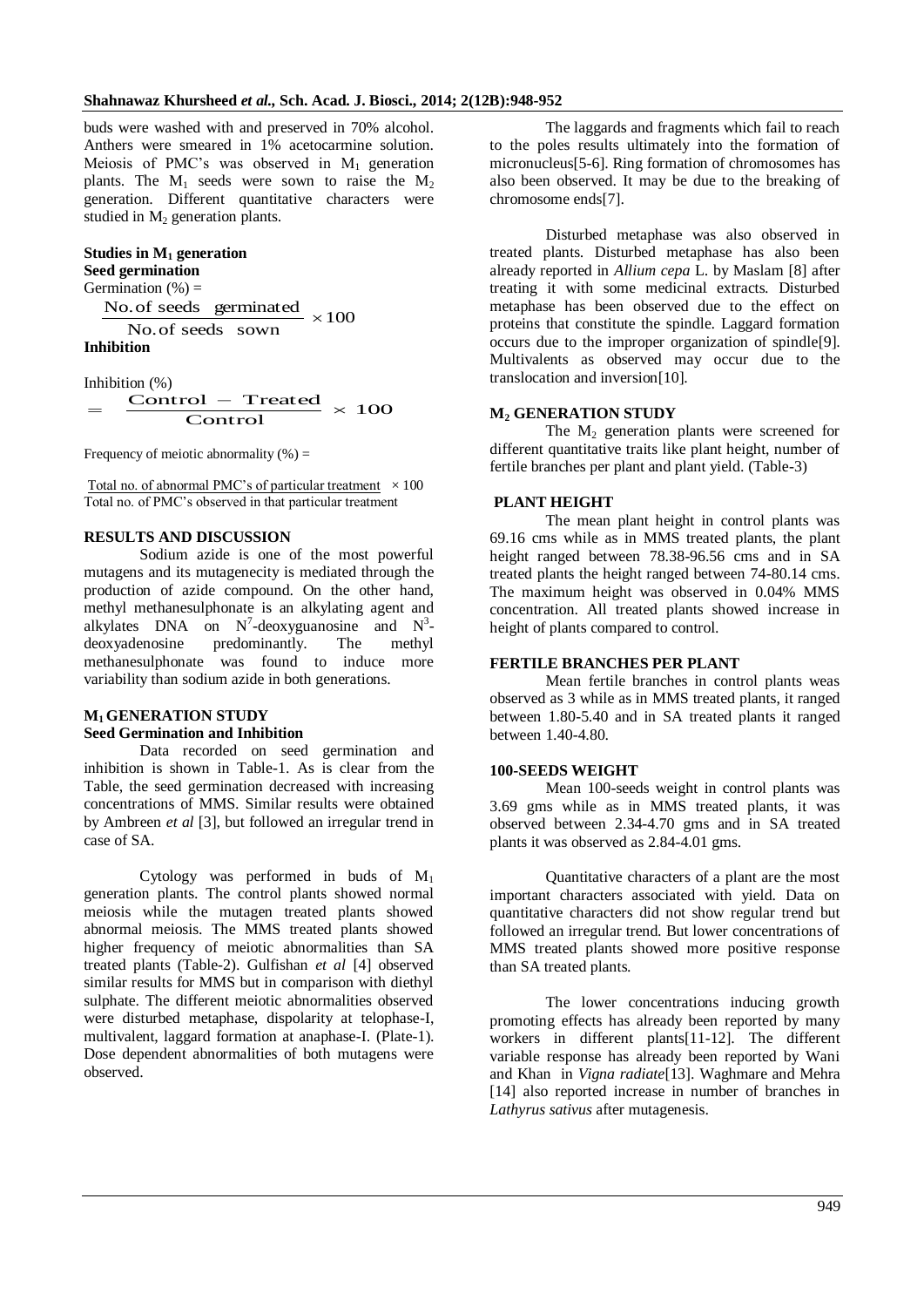

A: Late anaphase (Control), B: Cytomixis, C: Laggard formation at anaphase-I, D: Early anaphase, E: Disturbed metaphase-I, F& G: Disturbed telophase-I, H: Ring bivalents, I: Multivalents



**Plate-2** A: Control Plant, B: High Yielding Bushy Plant (0.03% MMS), C: Spike Length (Control, 0.04% MMS, 0.02% MMS)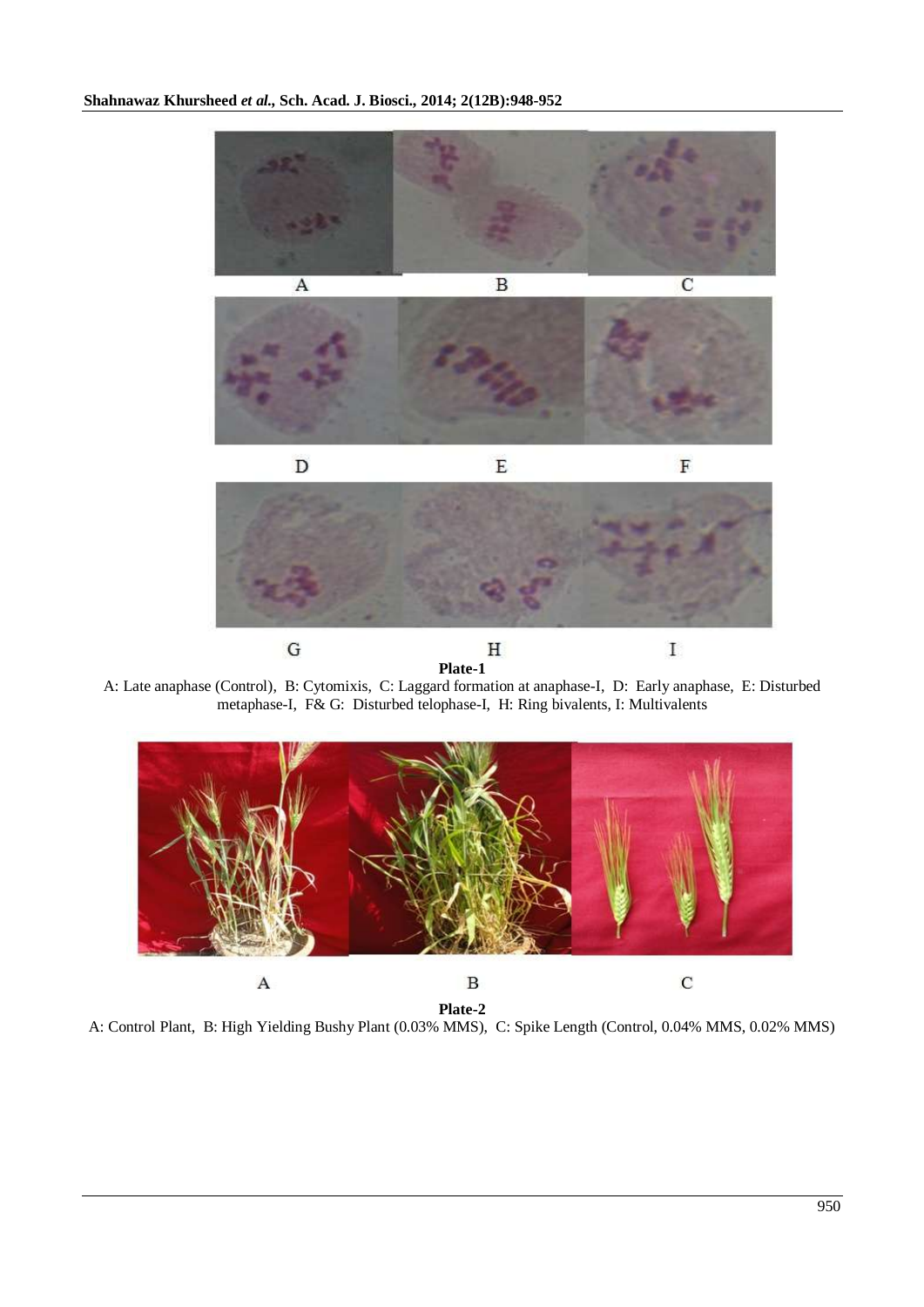| generation.      |                |                          |                    |                       |  |
|------------------|----------------|--------------------------|--------------------|-----------------------|--|
|                  |                | Seed germination $(\% )$ | Inhibition $(\% )$ |                       |  |
| <b>Treatment</b> | <b>In Pots</b> | <b>In Petriplates</b>    | In Pots            | <b>In Petriplates</b> |  |
| Control          | 100            | 100                      |                    |                       |  |
| $0.01\%$ MMS     | 92.89          | 96.87                    | 7.11               | 3.13                  |  |
| 0.02% MMS        | 90.30          | 93.75                    | 9.70               | 6.25                  |  |
| 0.03% MMS        | 86.47          | 90.62                    | 13.53              | 9.38                  |  |
| 0.04% MMS        | 79.51          | 93.75                    | 20.49              | 6.25                  |  |
| $0.01\%$ SA      | 91.36          | 96.87                    | 8.64               | 3.13                  |  |
| $0.02\%$ SA      | 82.91          | 84.37                    | 17.09              | 15.63                 |  |
| $0.03\%$ SA      | 85.25          | 93.75                    | 14.75              | 6.25                  |  |
| $0.04\%$ SA      | 90.30          | 96.87                    | 9.70               | 3.13                  |  |

Table 1: Effect of different concentrations of MMS and SA on seed germination of *Hordeum vulgare* L. in M<sub>1</sub> **generation.**

Table 2: Frequency of meiotic abnormalities in various mutagenic treatments of MMS and SA of *Hordeum vulgare* **L. in M<sup>1</sup> generation.**

|              | <b>Total</b><br>No.of |      |                  |      |          |                        |      |
|--------------|-----------------------|------|------------------|------|----------|------------------------|------|
|              | PMC's                 |      | <b>Metaphase</b> |      | Anaphase | <b>Telophase</b>       |      |
|              | observed              | Dm   | Rb               | Mt   | Lg       | $\mathbf{D}\mathbf{p}$ | Ct   |
| Control      | 444                   |      |                  |      |          |                        |      |
| $0.01\%$ MMS | 438                   | 0.22 |                  |      | 0.45     | 0.45                   | 0.68 |
| 0.02% MMS    | 436                   | 0.45 | 0.22             |      | 0.68     |                        | 0.45 |
| 0.03% MMS    | 440                   | 0.68 |                  | 0.45 | 0.22     | 0.45                   | 0.22 |
| $0.04\%$ MMS | 435                   | 0.91 | 0.45             | 0.22 |          |                        | 0.68 |
| $0.01\%$ SA  | 434                   |      |                  |      | 0.46     | 0.23                   | 0.69 |
| $0.02\%$ SA  | 432                   | 0.23 |                  |      | 0.69     | 0.46                   | 0.23 |
| $0.03\%$ SA  | 437                   | 0.45 | 0.45             | 0.45 | 0.22     | 0.22                   |      |
| $0.04\%$ SA  | 430                   |      | 0.69             | 0.46 | 0.23     |                        | 0.69 |

Dm: Disturbed metaphase, Rb: Ring bivalents, Mt: Multivalents, Lg: Laggard, Dp: Disturbed polarity, Ct: Cytomixis

| Table 3: Effect of different concentrations of MMS and SA on quantitative characters of <i>Hordeum vulgare</i> L. in |  |
|----------------------------------------------------------------------------------------------------------------------|--|
| M <sub>2</sub> generation.                                                                                           |  |

| <b>Treatment</b> | Plant height(cm)<br>$\overline{x} \pm S.E$ | Fertile branchs/plant<br>$\overline{x}$ ± S.E | 100-seeds weight $(g)$<br>$\overline{x}$ ± S.E |
|------------------|--------------------------------------------|-----------------------------------------------|------------------------------------------------|
| Control          | $69.16 \pm 1.10$                           | $3.0 \pm 0.76$                                | $3.69 \pm 0.26$                                |
| $0.01\%$ MMS     | $86.96 \pm 1.52$                           | $3.20 \pm 0.33$                               | $4.17 \pm 0.007$                               |
| 0.02% MMS        | $78.38 \pm 0.53$                           | $4.00 \pm 0.63$                               | $4.14 \pm 0.006$                               |
| 0.03% MMS        | $80.26 \pm 3.80$                           | $5.40 \pm 0.82$                               | $2.34 \pm 0.011$                               |
| $0.04\%$ MMS     | $96.56 \pm 0.46$                           | $1.80 \pm 0.17$                               | $4.70 \pm 0.013$                               |
| $0.01\%$ SA      | $74.00 \pm 1.81$                           | $1.40 \pm 0.21$                               | $3.91 \pm 0.014$                               |
| $0.02\%$ SA      | $76.60 \pm 3.21$                           | $4.80 \pm 0.76$                               | $2.84 \pm 0.010$                               |
| $0.03\%$ SA      | $80.14 \pm 0.45$                           | $3.40 \pm 0.35$                               | $3.91 \pm 0.009$                               |
| $0.04\%$ SA      | $79.76 \pm 0.55$                           | $3.80 \pm 0.33$                               | $4.01 \pm 0.012$                               |

# **CONCLUSION**

The present experiment was conducted to induce variability in *Hordeum vulgare* L. The mutagens used were methyl methanesulphonate and sodium azide. MMS at lower concentrations produced less frequency of meiotic abnormalities in  $M_1$  generation that can be tolerated by plant while  $M<sub>2</sub>$  generation plants showed more positive response in quantitative characters at lower concentrations of MMS than that of SA. So, it is

better to use MMS at lower concentrations than SA to increase the favourable mutations in plant.

## **ACKNOWLEDGEMENT**

The authors are thankful to the chairman, Department of Botany, Aligarh Muslim University, Aligarh for providing facilities for carrying out this work.